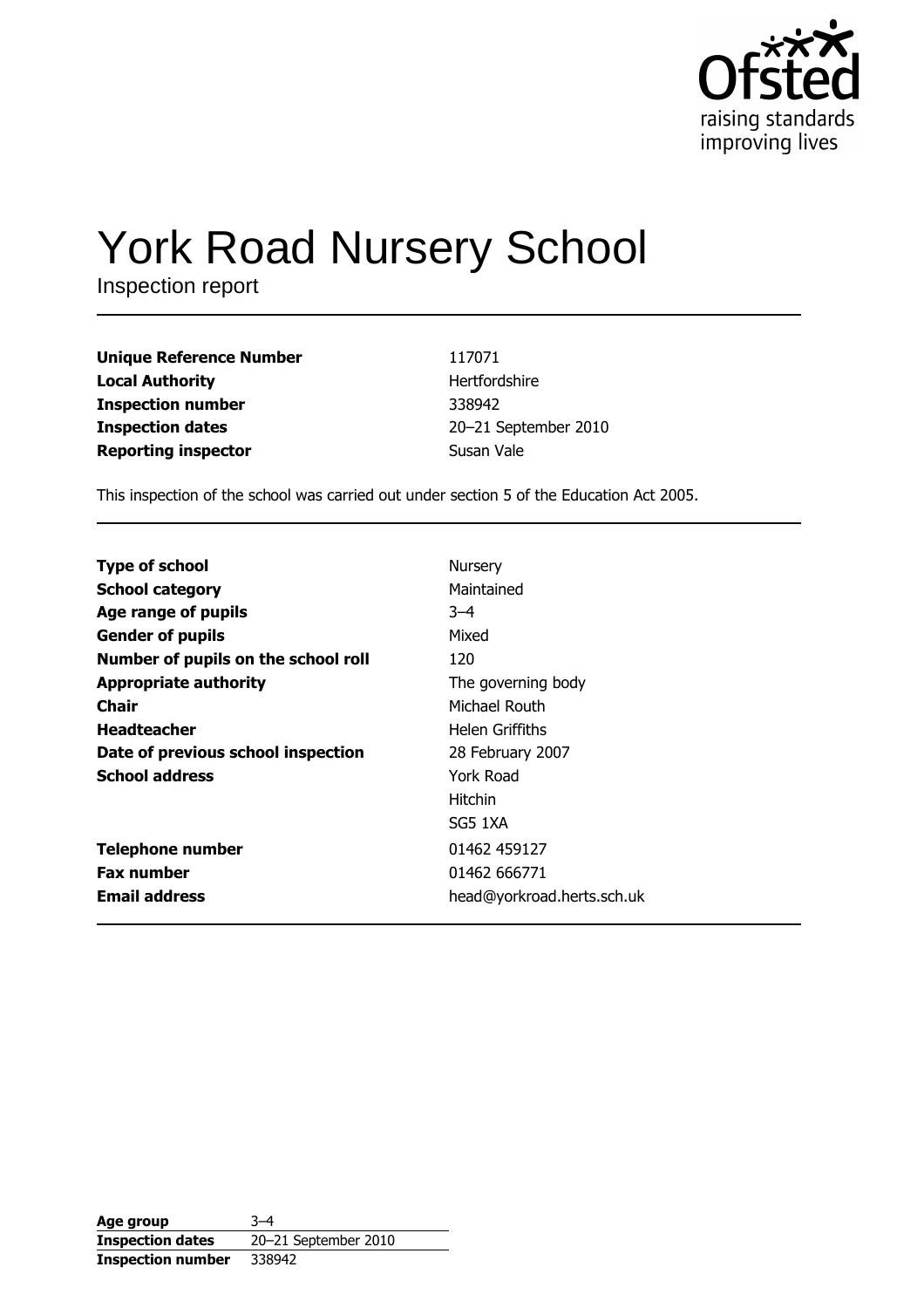The Office for Standards in Education, Children's Services and Skills (Ofsted) regulates and inspects to achieve excellence in the care of children and young people, and in education and skills for learners of all ages. It regulates and inspects childcare and children's social care, and inspects the Children and Family Court Advisory Support Service (Cafcass), schools, colleges, initial teacher training, work-based learning and skills training, adult and community learning, and education and training in prisons and other secure establishments. It assesses council children's services, and inspects services for looked after children, safeguarding and child protection.

Further copies of this report are obtainable from the school. Under the Education Act 2005, the school must provide a copy of this report free of charge to certain categories of people. A charge not exceeding the full cost of reproduction may be made for any other copies supplied.

If you would like a copy of this document in a different format, such as large print or Braille, please telephone 0300 1234 234, or email enquiries@ofsted.gov.uk.

You may copy all or parts of this document for non-commercial educational purposes, as long as you give details of the source and date of publication and do not alter the documentation in any way.

To receive regular email alerts about new publications, including survey reports and school inspection reports, please visit our website and go to 'Subscribe'.

Royal Exchange Buildings St Ann's Square Manchester **M2 7I A** T: 0300 1234 234 Textphone: 0161 618 8524 E: enquiries@ofsted.gov.uk W: www.ofsted.gov.uk © Crown copyright 2010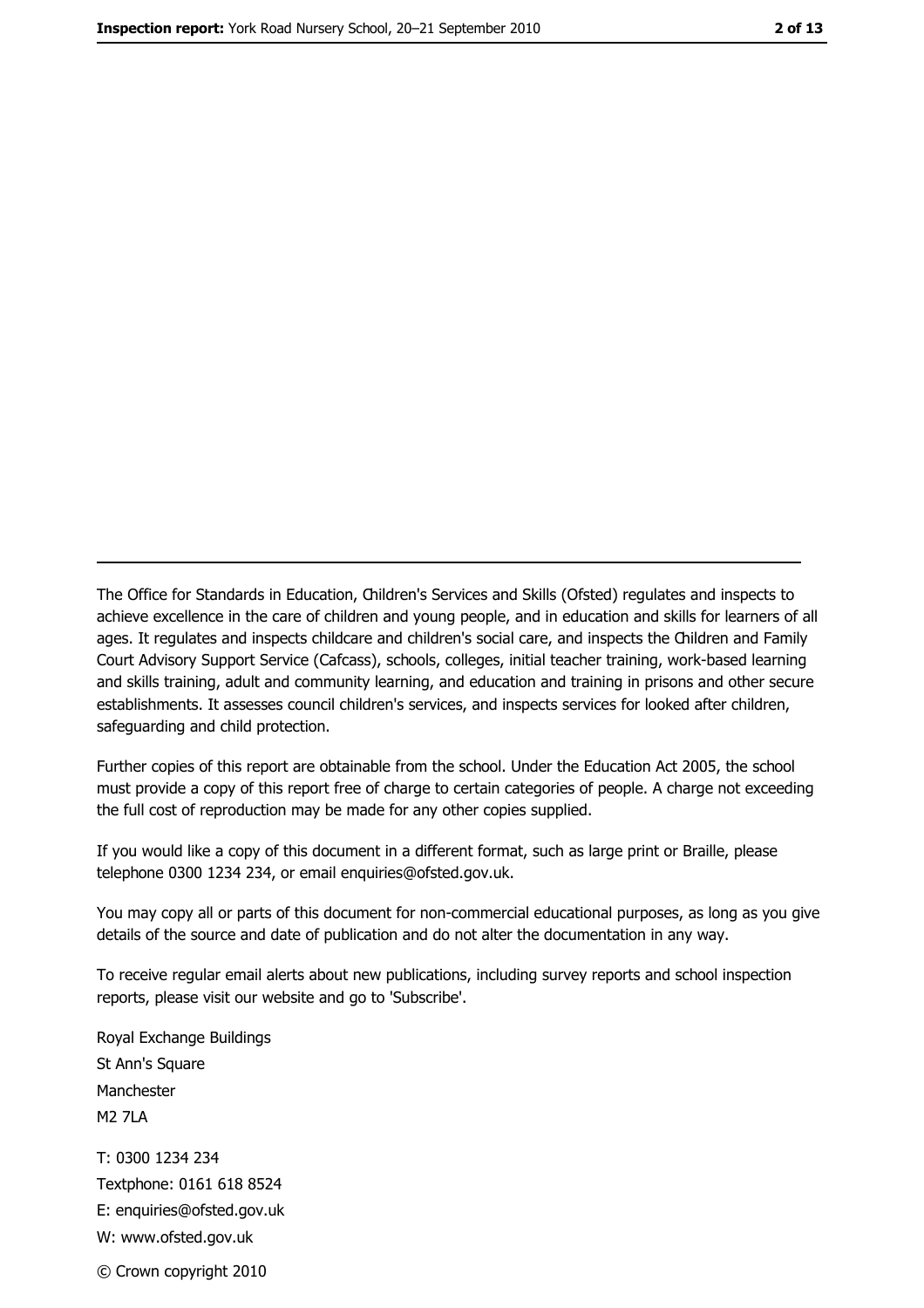# **Introduction**

This inspection was carried out by two additional inspectors, one of whom visited the school for half a day specifically to evaluate the effectiveness of safeguarding procedures. Eight lessons were observed and all teachers and support staff were seen. Children were observed at play and at lunchtimes. They were also observed working both in small groups and in one-to-one support work, particularly for those with special educational needs and/or disabilities in enrichment groups.

Meetings were held with the headteacher and with staff in charge of assessment. Discussions were held with the Chair of the Governing Body and other governors, and some parents. Inspectors observed the school's work, and looked at a number of school documents including the school development plan, tracking information, policies and procedures, and the Hertfordshire Quality assurance work. In addition, they took into account 66 questionnaires from parents and carers and questionnaires from staff.

- The inspection team reviewed many aspects of the school's work. It looked in detail  $\blacksquare$ at the following:
- The monitoring of assessment and progress and how tracking is used to help raise  $\blacksquare$ children's attainment.
- Provision for special educational needs through the use of enrichment groups.  $\blacksquare$
- Whether the nursery has maintained its high standards since the previous  $\blacksquare$ inspection.

## Information about the school

This is an average sized nursery school that since the last inspection has become a children's centre. Extended integrated day care operates in the same building but this aspect was not part of this inspection. Children come from all areas of Hitchin and nearby villages. About two thirds of the children are from White British backgrounds and there are a few from other groups. Currently 15 children are learning English as an additional language, although very few are totally new to English. The proportion of children with learning difficulties and/or disabilities is well below average and these mainly relate to physical needs. The nursery has Healthy Schools status and Hertfordshire Quality Standards accreditation.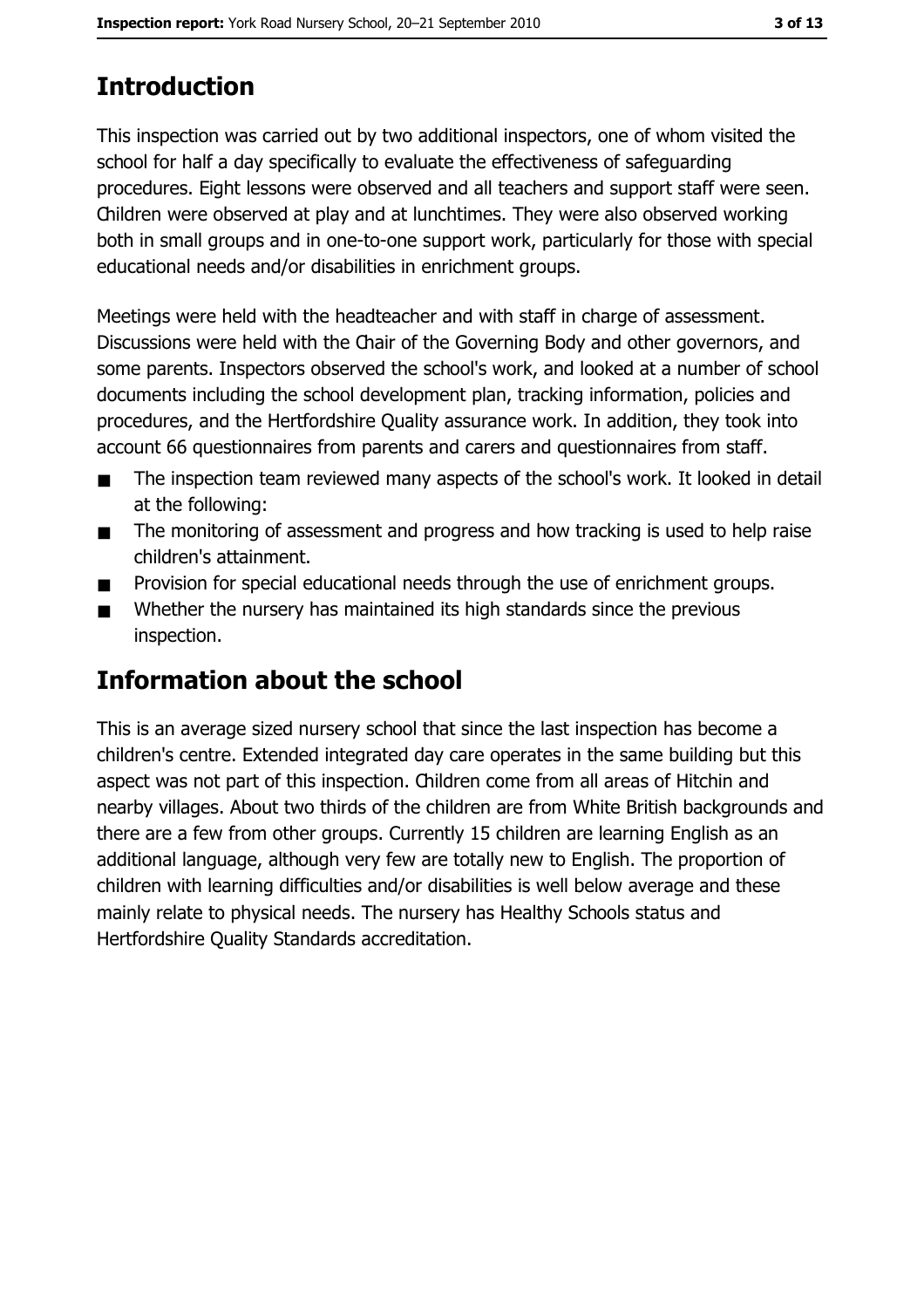# **Inspection judgements**

## Overall effectiveness: how good is the school?

### The school's capacity for sustained improvement

## **Main findings**

The school provides an outstanding start to children's education. It lives up to its mission statement, 'To provide a fun, stimulating learning environment for all.' Children achieve extremely well from broadly expected starting points to well above what is expected for their age when they leave.

There are excellent links with children's families supported from the moment the children arrive in the school. Parents are very positive in their views about the nursery. As one parent commented, reflecting the views of many: 'York Road is an excellent nursery school. The staff work extremely hard to maintain high standards, and are approachable and professional at all times... I can only praise the school for its outstanding work.' These links are enhanced by days such as 'Grandparents' Day' and 'Dads behaving Dadly!' where fathers are encouraged to attend the nursery with their children on a Saturday so that they can be included in their children's learning The spiritual, moral, and social development of the children is good. Children's behaviour is outstanding. Healthy lifestyles are adopted well and children participate in lots of physical activities throughout the day. Many enjoy the healthy lunch provided, and the challenge which the new climbing frame provides. However, the cultural development of the children is less well developed.

Teaching is consistently good. It has a number of outstanding features, such as the way all staff engage and motivate children in their learning through the excellent use of questioning. Detailed assessment procedures in place help to ensure that all children make more than expected progress in their learning and in developing new skills. There are, however, some inconsistencies in individual teachers' approaches to informing, recording and extending children's next steps for learning. Children are cared for very well and benefit from excellent quidance and support.

Leadership and management are excellent. Senior staff are highly experienced and this drive motivates and challenges all involved to, as one member of the governing body said, '...continuously strive for the best and for the good of the children.' The governing body is outstanding in its support and challenge for the school, and highly successful in its role as a critical friend. Self-evaluation is not only accurate but truly evaluative as can be seen with the way the nursery has identified the need for further development of children's knowledge and understanding of different cultures. Community cohesion is of an equally high standard. The centre offers excellent value for money. Consequently the school clearly demonstrates that it has outstanding capacity to sustain the continuous excellent rate of improvement evident since its last inspection.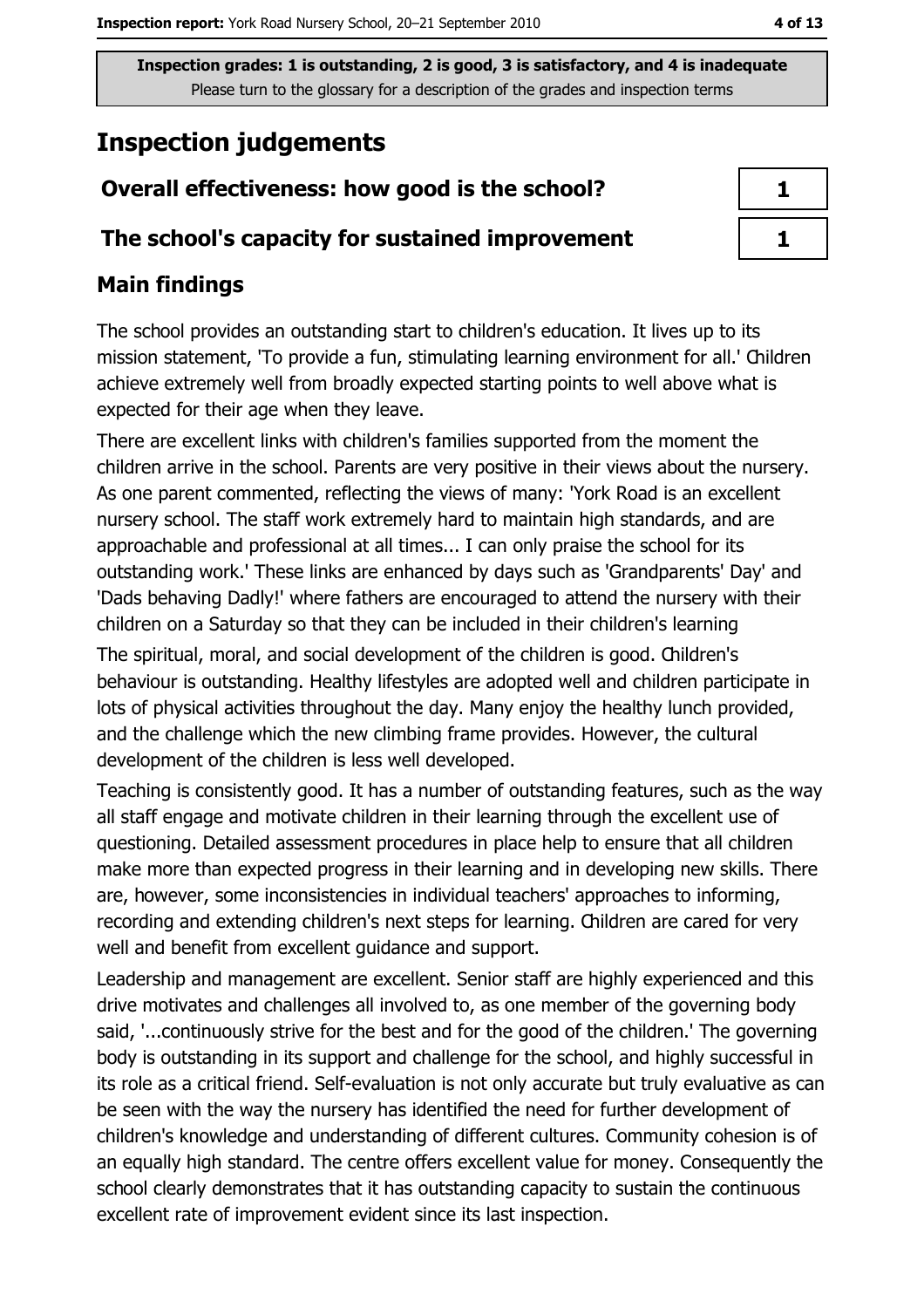## What does the school need to do to improve further?

- $\blacksquare$ Review and implement revised assessment procedures in order to ensure consistency among all teachers in recording and using assessment information to better inform their planning of children's next steps in learning.
- Enhance children's knowledge and understanding of other cultures and beliefs.  $\blacksquare$

#### **Outcomes for individuals and groups of children**

Children make outstanding progress in all aspects of their learning. There are no differences in the progress made by girls and boys. They respond extremely well to their teachers' active encouragement to become confident and independent learners right from their first experiences at nursery. This was seen when children in the role- play area were developing their speaking and listening skills by taking their animals to the vets' surgery. Some animals were very sick indeed but children were working out how they could make them better. Equally good independence of learning was seen when children were outside, sharing bikes, exploring the new climbing frame, working out how to move from one part to another without falling off, or acting out imaginative games. This independence of thought and engagement in problem-solving is a major contributor to children making such outstanding progress in their learning and why they achieve so highly. The very few children who are new to learning English as an additional language make outstanding progress due to consistently good teaching and support.

Behaviour is excellent. Despite being right at the start of term and a whole new experience for many of the children, they have already settled in and are highly motivated and engaged learners. Conseguently, the spiritual, moral and social aspect of the children's development is good. They are actively involved in making decisions for themselves about what they want to play with, which enhances their progress. Although children celebrate the main religious festivals, they do not develop a sufficient understanding of other cultures in comparison to their own.

Few children at the nursery are identified with any specific learning needs. The majority arrive with attainment which is broadly expected for their age. Children identified as requiring extra support benefit from enrichment groups; these are fun and highly appreciated by both the children and their parents. One parent wrote to the inspectors, 'The enrichment groups helped my son fabulously with his speech and confidence. All the staff know my child really well, helping him to feel secure and ready to have a go at anything.'

These are the grades for children's outcomes



The grades for attainment and attendance are: 1 is high; 2 is above average; 3 is broadly average; and 4 is low.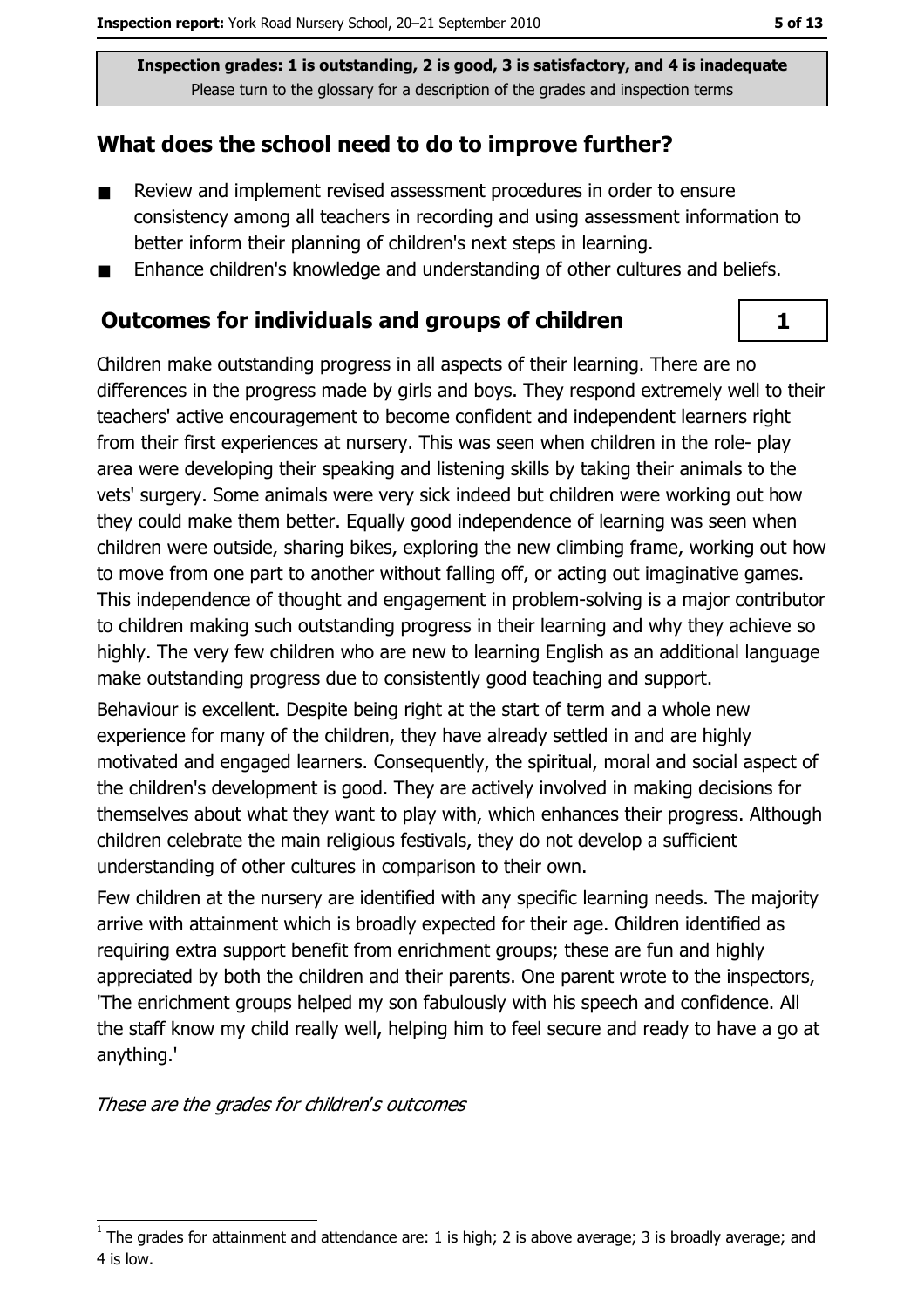| <b>Outcomes for children in the Early Years Foundation Stage</b>                                              | 1 |
|---------------------------------------------------------------------------------------------------------------|---|
| Children's achievement and the extent to which they enjoy their learning                                      | 1 |
| Taking into account:<br>Children's attainment <sup>1</sup>                                                    | 1 |
| The quality of children's learning and their progress                                                         | 1 |
| The quality of learning for children with special educational needs and/or<br>disabilities and their progress | 1 |
| The extent to which children feel safe                                                                        | 1 |
| <b>Children's behaviour</b>                                                                                   | 1 |
| The extent to which children adopt healthy lifestyles                                                         | 1 |
| The extent to which children contribute to the school and wider community                                     | 1 |
| The extent to which children develop skills that will contribute to their future<br>economic well-being       | 1 |
| Taking into account:<br>Children's attendance <sup>1</sup>                                                    | 2 |
| The extent of children's spiritual, moral, social and cultural development                                    | 2 |

#### How effective is the provision?

The inspection confirmed the nursery's own view that the quality of teaching is consistently good. It is this consistency of approach from all staff when working directly with the children which contributes so positively to the excellent progress which children make in their learning and development. Teachers are highly skilled in engaging and motivating children in all aspects of their learning. There were some outstanding examples seen of children being challenged to think through their adults' well thought out use of questioning. For example, the photographer was in school during the inspection so children were very interested in taking their own photos and these were uploaded on to a computer. By the end of the session really good language work was coming from the children who were explaining how to take a clear photo and what went wrong if it was 'fuzzy'. At other times adults support learning through becoming part of the play that the children are experiencing, taking on the role of the vet or being part of the work force outside transporting bricks. This effective role modelling of language and play successfully accelerates the progress made by children.

Lunch has been introduced as an integral part of both the morning or afternoon session. While this is an amiable social event, there are missed opportunities to continue developing children's freedom of choice and independence by not allowing them to serve themselves or to make their own decisions about what they would like to eat. All adults work with the children extremely well, and have well-established routines that help the children settle in really quickly. The calm, purposeful caring atmosphere along with the stimulating curriculum and varied and exciting activities on offer ensure that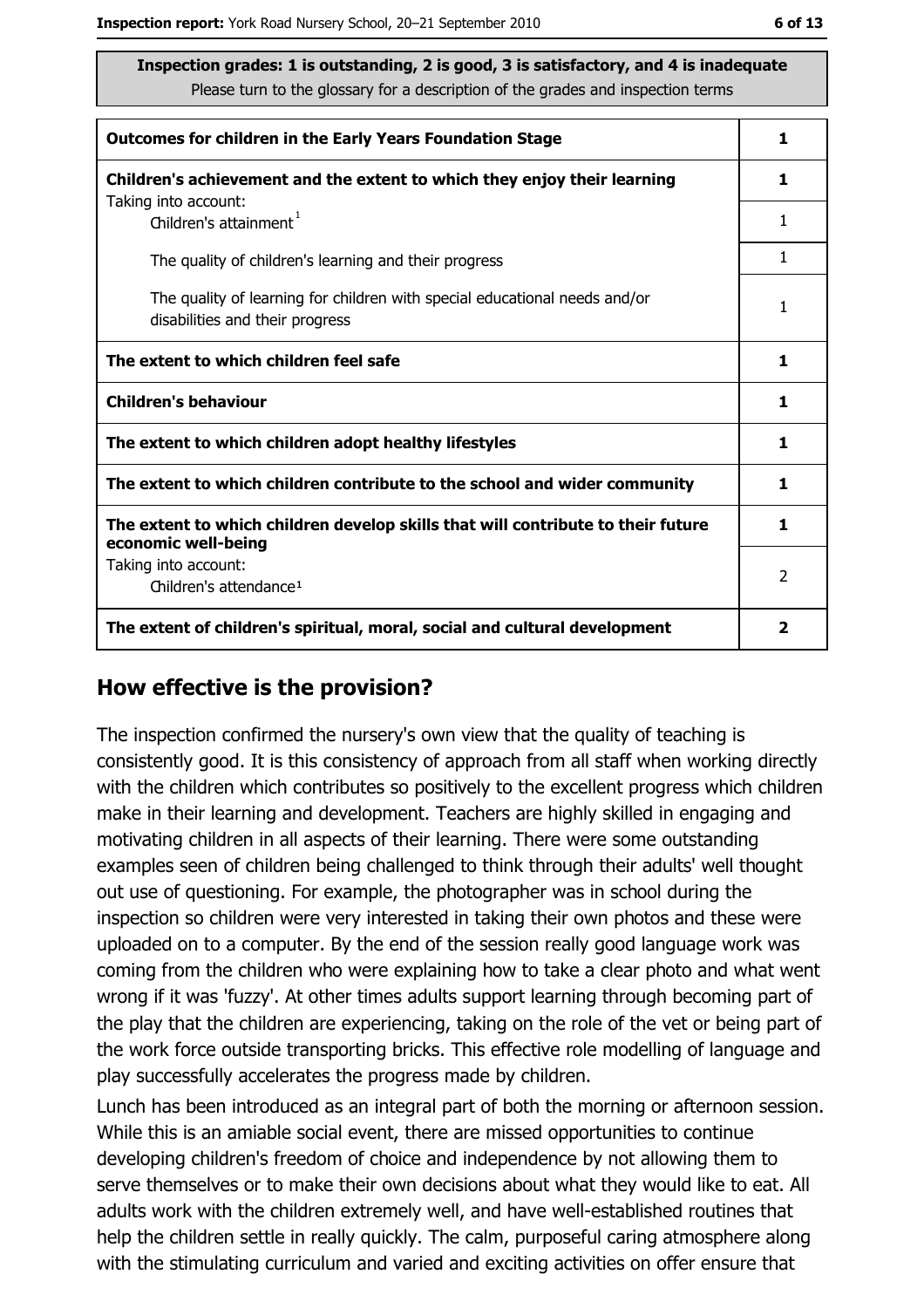children settle rapidly into their new environment. One mother of a child with specific learning difficulties spoke positively of the support being given. Assessment of children's knowledge, skills and understanding is regularly undertaken and is very thorough, although there is still some room for improvement. Regular observations and discussions about individual children's interests are well documented and there are excellent summaries of what each child knows and can do. However, there is not a consistent approach to planning which includes the next steps for children's learning and ensuring that these are shared amongst both staff and parents.

| These are the grades for the quality of provision |  |  |
|---------------------------------------------------|--|--|
|                                                   |  |  |

| The quality of provision in the Early Years Foundation Stage                                                  |  |
|---------------------------------------------------------------------------------------------------------------|--|
| The quality of teaching                                                                                       |  |
| Taking into account:<br>The use of assessment to support learning                                             |  |
| The extent to which the curriculum meets children's needs, including, where<br>relevant, through partnerships |  |
| The effectiveness of care, guidance and support                                                               |  |

#### How effective are leadership and management?

The highly experienced and effective leadership and management team has a strong sense of purpose to help all children achieve to the best of their abilities. The exceedingly practised, stable and harmonious team support children successfully to develop as confident, competent independent learners. Such attributes are at the heart of the nursery's aims and aspirations for their children. Governance is outstanding. The governing body makes an exceptional contribution to the work and direction of the school. Its members are vigorous in all that they do, are adept at keeping the work of the nursery under review and act upon their findings for the best interests of the children. Statutory requirements for safeguarding children's well-being were implemented fully at the time of the inspection. Excellent links with a variety of other agencies support children and their families.

Partnership with parents is outstanding. Very good communication between home and school is started right from when the children first attend. Little touches, such as individual children's 'Magic Moment Books', where parents can contribute significant things that have happened at home, keep these close links going. Community cohesion is very good. A community day, originally planned to celebrate the opening of the children's centre, proved such a success that this is now held annually. Excellent links with a nursery in Gambia gives children some opportunities to see how children live in other parts of the world, but there are limited links with other cultures in the local and British community. The nursery has a strong and effective commitment to ensuring that all children have equal opportunity to thrive and that there is no discrimination. It uses its considerable knowledge of each child's individual needs and interests extremely well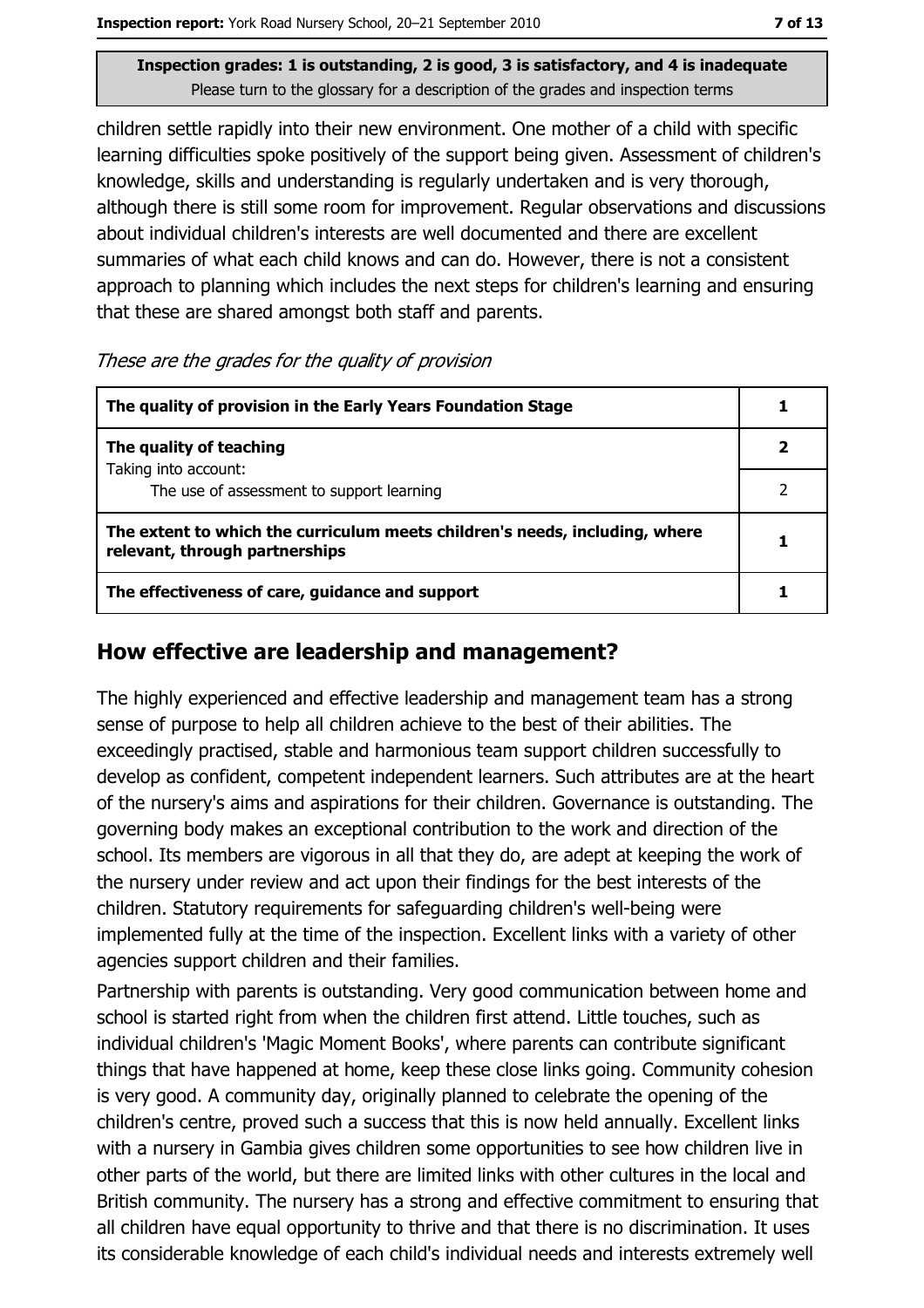to secure this. The nursery's capacity for continuous improvement and maintaining the high standards over a number of years is outstanding.

| These are the grades for leadership and management |  |  |
|----------------------------------------------------|--|--|
|                                                    |  |  |

| The effectiveness of leadership and management in the Early Years Foundation<br><b>Stage</b>                                                                        | 1             |
|---------------------------------------------------------------------------------------------------------------------------------------------------------------------|---------------|
| The effectiveness of leadership and management in embedding ambition and<br>driving improvement                                                                     | 1             |
| Taking into account:<br>The leadership and management of teaching and learning                                                                                      | 1             |
| The effectiveness of the governing body in challenging and supporting the<br>school so that weaknesses are tackled decisively and statutory responsibilities<br>met | 1             |
| The effectiveness of the school's engagement with parents and carers                                                                                                | 1             |
| The effectiveness of partnerships in promoting learning and well-being                                                                                              | 1             |
| The effectiveness with which the school promotes equality of opportunity and<br>tackles discrimination                                                              | 1             |
| The effectiveness of safeguarding procedures                                                                                                                        | $\mathcal{P}$ |
| The effectiveness with which the school promotes community cohesion                                                                                                 | 1             |
| The effectiveness with which the school deploys resources to achieve value for<br>money                                                                             |               |

#### **Views of parents and carers**

Just over half the parents returned the questionnaires; this is a higher than average return rate. All of them were overwhelmingly positive about the nursery and how well their children blossom and thrive. Although some parents whose children had only been attending a few weeks felt that some of the questions were difficult to answer, they could already see that their children were growing in confidence in just a short space of time. A couple of working parents commented that they would like more communication between home and school and how they could help their children at home. The inspection team found that there is good communication between home and school.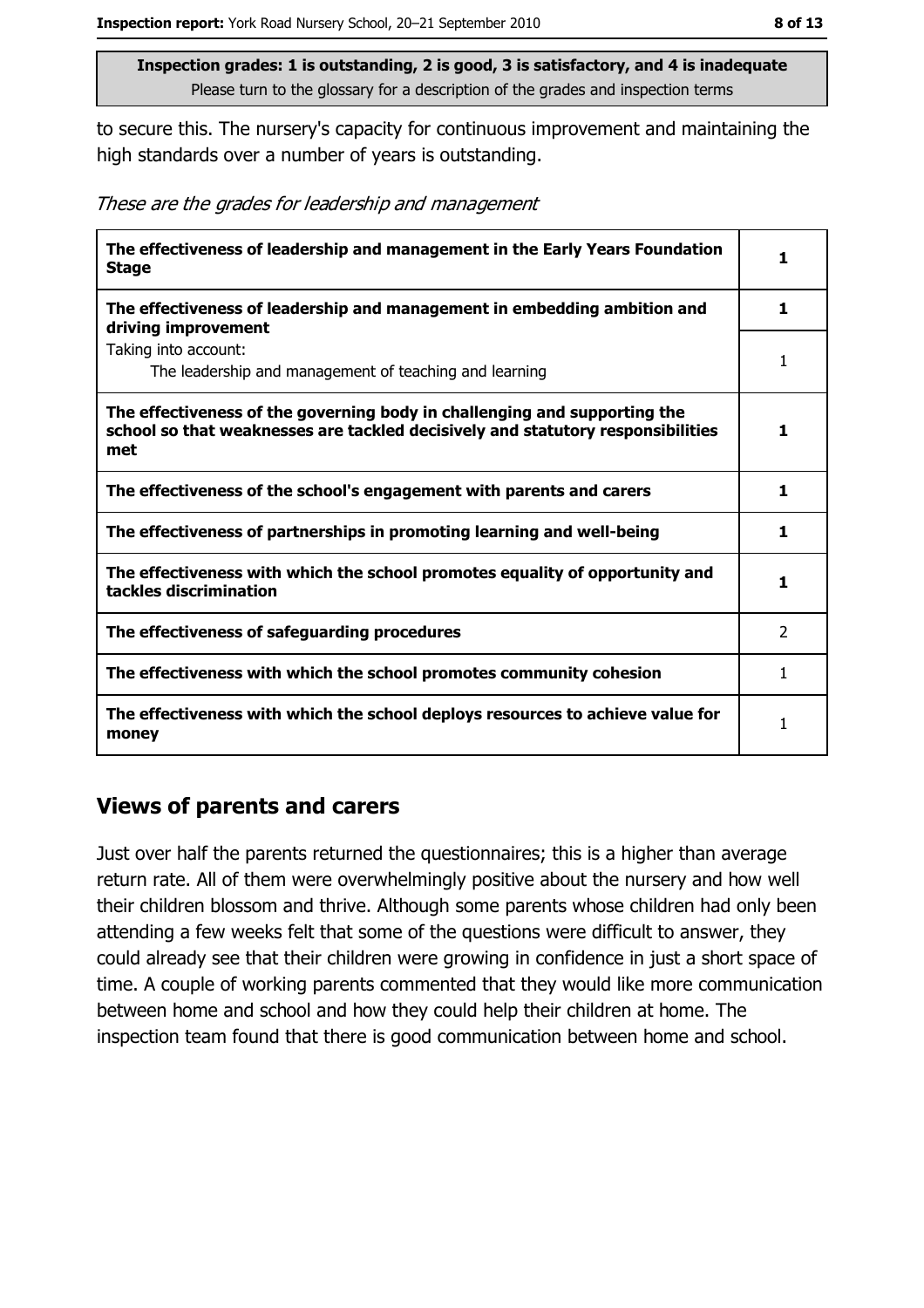## Responses from parents and carers to Ofsted's questionnaire

Ofsted invited all the registered parents and carers of children registered at York Road Nursery School to complete a questionnaire about their views of the school.

In the questionnaire, parents and carers were asked to record how strongly they agreed with 13 statements about the school. The inspection team received 66 completed questionnaires by the end of the on-site inspection. In total, there are 120 children registered at the school.

| <b>Statements</b>                                                                                                                                                                                                                                       | <b>Strongly</b><br><b>Agree</b> |               | <b>Agree</b> |               | <b>Disagree</b> |                | <b>Strongly</b><br>disagree |               |
|---------------------------------------------------------------------------------------------------------------------------------------------------------------------------------------------------------------------------------------------------------|---------------------------------|---------------|--------------|---------------|-----------------|----------------|-----------------------------|---------------|
|                                                                                                                                                                                                                                                         | <b>Total</b>                    | $\frac{0}{0}$ | <b>Total</b> | $\frac{0}{0}$ | <b>Total</b>    | $\frac{0}{0}$  | <b>Total</b>                | $\frac{0}{0}$ |
| My child enjoys school                                                                                                                                                                                                                                  | 56                              | 85            | 9            | 14            | $\mathbf 0$     | 0              | 0                           | 0             |
| The school keeps my child<br>safe                                                                                                                                                                                                                       | 53                              | 80            | 12           | 18            | $\mathbf 0$     | 0              | 0                           | 0             |
| The school informs me<br>about my child's progress                                                                                                                                                                                                      | 38                              | 58            | 25           | 38            | 1               | $\overline{2}$ | 0                           | 0             |
| My child is making enough<br>progress at this school                                                                                                                                                                                                    | 35                              | 53            | 21           | 32            | $\mathbf{1}$    | $\overline{2}$ | 0                           | $\mathbf 0$   |
| The teaching is good at this<br>school                                                                                                                                                                                                                  | 49                              | 74            | 13           | 20            | 1               | $\overline{2}$ | 0                           | $\mathbf 0$   |
| The school helps me to<br>support my child's learning                                                                                                                                                                                                   | 34                              | 52            | 26           | 39            | $\mathbf{1}$    | $\overline{2}$ | 0                           | 0             |
| The school helps my child to<br>have a healthy lifestyle                                                                                                                                                                                                | 36                              | 55            | 23           | 35            | $\overline{2}$  | 3              | 0                           | $\bf{0}$      |
| The school makes sure that<br>my child is well prepared for<br>the future (for example<br>changing year group,<br>changing school, and for<br>children who are finishing<br>school, entering further or<br>higher education, or<br>entering employment) | 33                              | 50            | 21           | 32            | $\mathbf 0$     | 0              | 0                           | $\mathbf 0$   |
| The school meets my child's<br>particular needs                                                                                                                                                                                                         | 42                              | 64            | 20           | 30            | $\mathbf 0$     | $\Omega$       | 0                           | $\mathbf 0$   |
| The school deals effectively<br>with unacceptable behaviour                                                                                                                                                                                             | 29                              | 44            | 29           | 44            | $\mathbf{1}$    | $\overline{2}$ | 0                           | $\bf{0}$      |
| The school takes account of<br>my suggestions and<br>concerns                                                                                                                                                                                           | 33                              | 50            | 28           | 42            | $\mathbf{1}$    | $\overline{2}$ | 0                           | $\bf{0}$      |
| The school is led and<br>managed effectively                                                                                                                                                                                                            | 52                              | 79            | 12           | 18            | $\mathbf 0$     | 0              | $\mathbf 0$                 | $\mathbf 0$   |
| Overall, I am happy with my<br>child's experience at this<br>school                                                                                                                                                                                     | 50                              | 76            | 16           | 24            | $\pmb{0}$       | 0              | 0                           | $\mathbf 0$   |

The table above summarises the responses that parents and carers made to each statement. The percentages indicate the proportion of parents and carers giving that response out of the total number of completed questionnaires. Where one or more parents and carers chose not to answer a particular question, the percentages will not add up to 100%.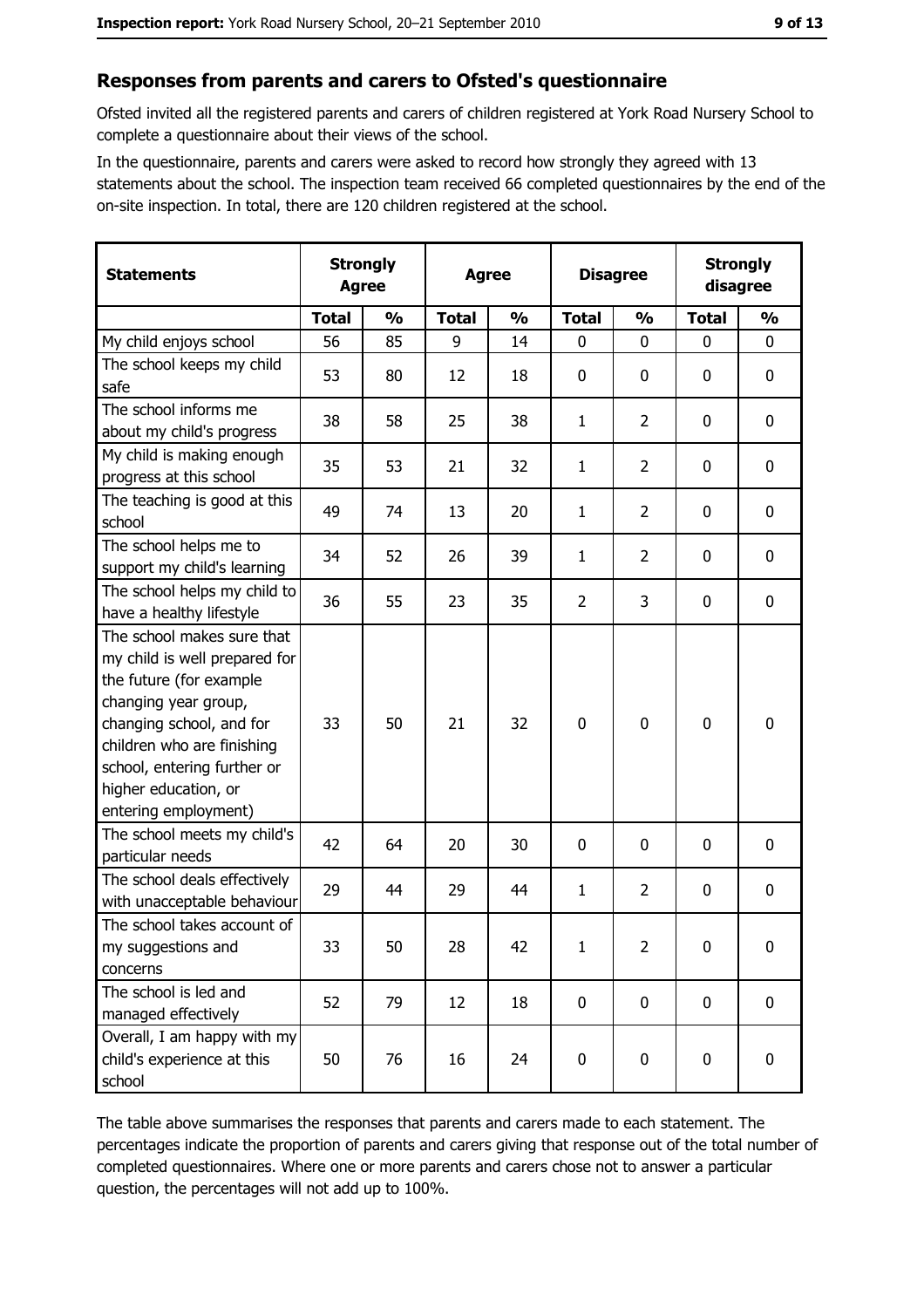# Glossary

| Grade   | <b>Judgement</b> | <b>Description</b>                                                                                                                                                                                                                |
|---------|------------------|-----------------------------------------------------------------------------------------------------------------------------------------------------------------------------------------------------------------------------------|
| Grade 1 | Outstanding      | These features are highly effective. An oustanding<br>school provides exceptionally well for its children's<br>needs.                                                                                                             |
| Grade 2 | Good             | These are very positive features of a school. A school<br>that is good is serving its children well.                                                                                                                              |
| Grade 3 | Satisfactory     | These features are of reasonable quality. A satisfactory<br>school is providing adequately for its children.                                                                                                                      |
| Grade 4 | Inadequate       | These features are not of an acceptable standard. An<br>inadequate school needs to make significant<br>improvement in order to meet the needs of its children.<br>Ofsted inspectors will make further visits until it<br>improves |

# What inspection judgements mean

## **Overall effectiveness of schools**

|                       | Overall effectiveness judgement (percentage of<br>schools) |      |                     |                   |
|-----------------------|------------------------------------------------------------|------|---------------------|-------------------|
| <b>Type of school</b> | <b>Outstanding</b>                                         | Good | <b>Satisfactory</b> | <b>Inadequate</b> |
| Nursery schools       | 58                                                         | 36   | 4                   | $\overline{2}$    |
| Primary schools       | 8                                                          | 43   | 40                  | 9                 |
| Secondary schools     | 10                                                         | 35   | 42                  | 13                |
| Sixth forms           | 13                                                         | 39   | 45                  | 3                 |
| Special schools       | 33                                                         | 42   | 20                  | 4                 |
| Pupil referral units  | 18                                                         | 40   | 29                  | 12                |
| All schools           | 11                                                         | 42   | 38                  | 9                 |

New school inspection arrangements were introduced on 1 September 2009. This means that inspectors now make some additional judgements that were not made previously.

The data in the table above are for the period 1 September 2009 to 31 March 2010 and are the most recently published data available (see www.ofsted.gov.uk). Please note that the sample of schools inspected during the autumn and spring terms 2009/10 was not representative of all schools nationally, as weaker schools are inspected more frequently than good or outstanding schools.

Percentages are rounded and do not always add exactly to 100. Secondary school figures include those that have sixth forms, and sixth form figures include only the data specifically for sixth form inspection judgements.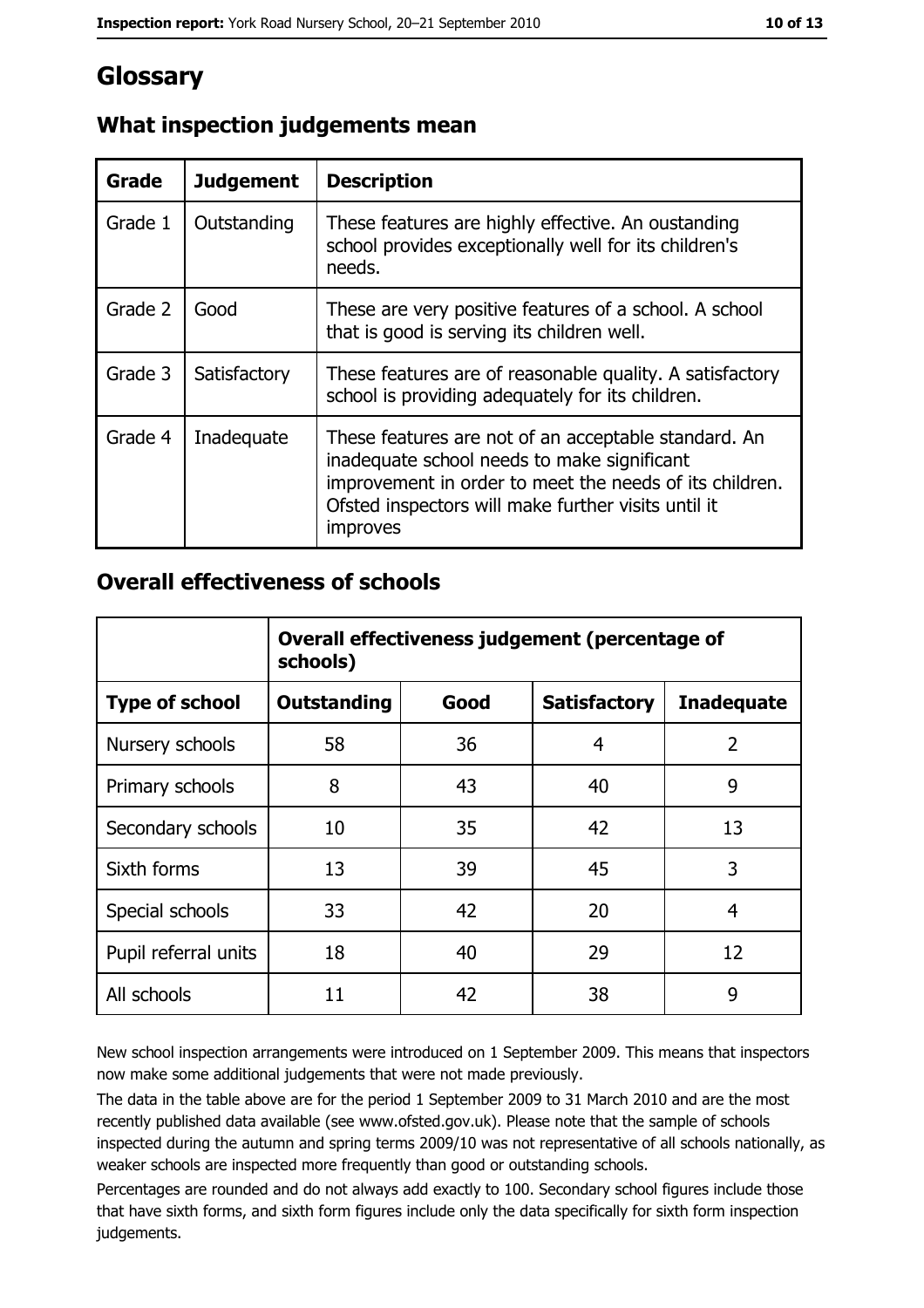# **Common terminology used by inspectors**

| Achievement:               | the progress and success of a child in their<br>learning and development.                                                                                                                                                                                                                                                                                                                                        |
|----------------------------|------------------------------------------------------------------------------------------------------------------------------------------------------------------------------------------------------------------------------------------------------------------------------------------------------------------------------------------------------------------------------------------------------------------|
| Attainment:                | in other phases of school, for example<br>primary schools, attainment is the<br>standard of the pupils' work shown by test<br>and examination results and in lessons.<br>However, there is no national average for<br>three- and four-year-olds. Therefore, in<br>inspections of nursery schools, inspectors<br>take account of expectations in the<br>age-related bands of the Early Years<br>Foundation Stage. |
| Capacity to improve:       | the proven ability of the school to<br>continue improving. Inspectors base this<br>judgement on what the school has<br>accomplished so far and on the quality of<br>its systems to maintain improvement.                                                                                                                                                                                                         |
| Leadership and management: | the contribution of all the staff with<br>responsibilities, not just the headteacher,<br>to identifying priorities, directing and<br>motivating staff and running the school.                                                                                                                                                                                                                                    |
| Learning:                  | how well children acquire knowledge,<br>develop their understanding, learn and<br>practise skills and are developing their<br>competence as learners.                                                                                                                                                                                                                                                            |
| Overall effectiveness:     | inspectors form a judgement on a school's<br>overall effectiveness based on the findings<br>from their inspection of the school. The<br>following judgements, in particular,<br>influence what the overall effectiveness<br>judgement will be.                                                                                                                                                                   |
|                            | The school's capacity for sustained<br>improvement.<br>Outcomes for individuals and groups<br>of children.<br>The quality of teaching.<br>The extent to which the curriculum<br>٠<br>meets children's needs, including<br>where relevant, through partnerships.<br>The effectiveness of care, guidance<br>and support.                                                                                           |
| Progress:                  | the rate at which children are learning in<br>nursery sessions and over longer periods<br>of time.                                                                                                                                                                                                                                                                                                               |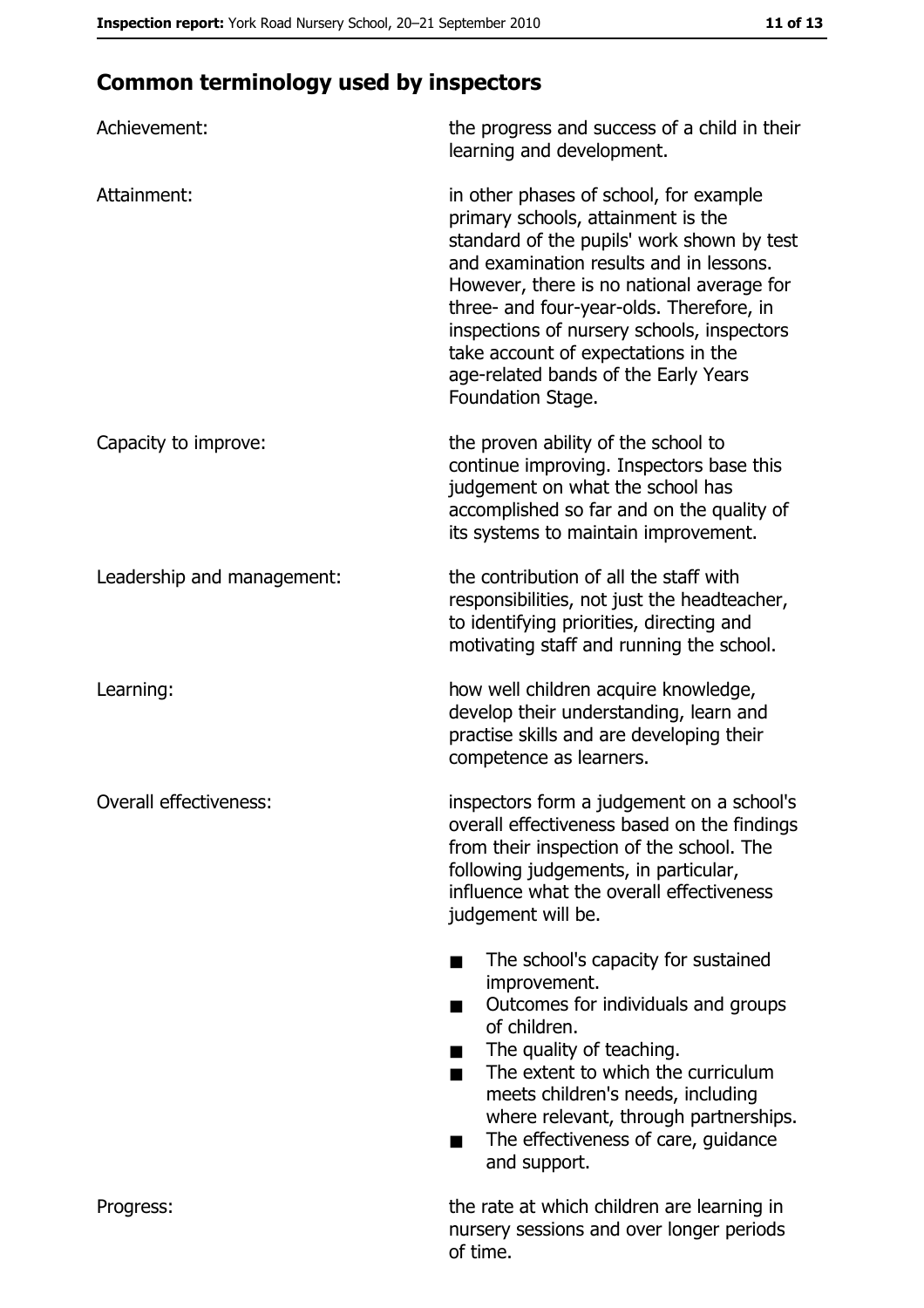This letter is provided for the school, parents and carers to share with their children. It describes Ofsted's main findings from the inspection of their school.



#### 22 September 2010

Dear Children

Inspection of York Road Nursery School, Hitchin, SG5 1XA

Thank you so much for making me so welcome when I came to see you in your excellent nursery. It is a lovely place to be. I really liked some of the activities that you do. It was fun seeing all the different things that you have to play with. I hope the quinea pigs are keeping well and that you are looking after them.

You are very fortunate as your nursery is excellent.

Most of you make outstanding progress from when you first start at nursery.

Your parents said, and I agree with them, that you learn so much so quickly and that vou really become very confident learners.

There are outstanding links between your nursery and your home. I really like the fact that your dads get invited in on a Saturday to see what you get up to and also so do your grandparents.

You learn such a lot and are extremely well prepared for the next steps in your learning.

Teaching really supports you in helping you to develop your skills and knowledge and understanding of the world around you.

There is an outstanding, stimulating curriculum for you all to follow.

All of you behave very well.

I hope that you continue to enjoy the fun things that there are to do and that you keep making such outstanding progress in your learning. I have asked the grown-ups to look at the way they record and share with you your next steps for learning. I have also asked them to help you to learn more about other cultures and how other people live.

Yours sincerely

Susan Vale

Lead inspector